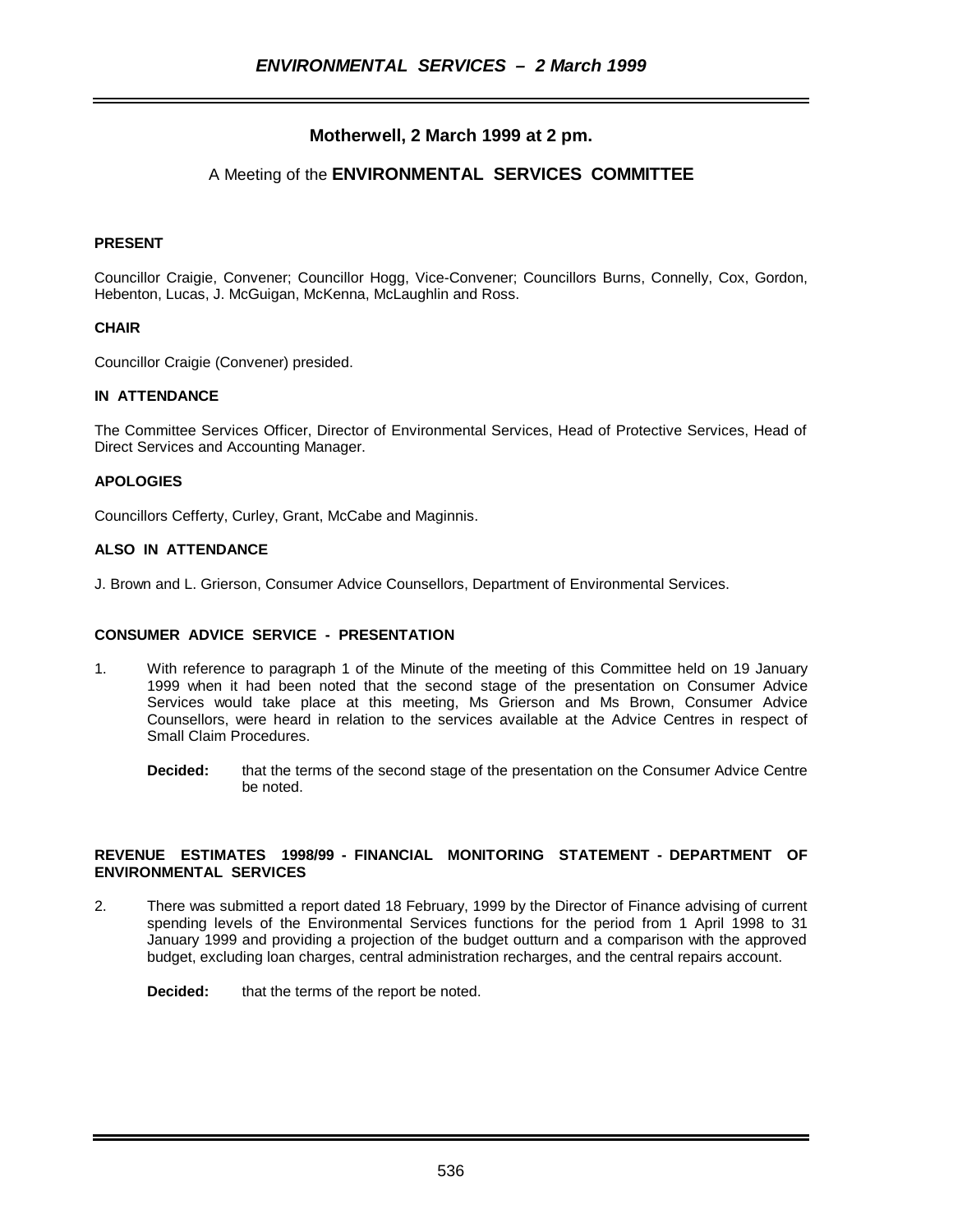# **YEAR 2000 COMPLIANCE**

- 3. There was submitted a report dated 24 February 1999 by the Director of Environmental Services regarding the current position in relation to Millennium compliance for the Department of Environmental Services and its services.
	- **Decided:** that the terms of the report be noted.

# **HOUSES IN MULTIPLE OCCUPATION**

4. With reference to paragraph 24 of the Minute of the meeting of the Planning and Development Committee held on 3 February 1999 when that Committee, having considered a report by the Director of Planning and Development regarding the introduction of the Registration of Houses in Multiple Occupation Scheme (1996) had inter alia, (1) approved the application of the policy and conditions set out in the report to houses in multiple occupation in North Lanarkshire, and (2) remitted the report to this Committee for information, there was submitted the said report (docketed) dated 3 February 1999 by the Director of Planning and Development thereon.

**Decided:** that the terms of the report be noted.

#### **DOG WARDEN SCHEME**

5. There was submitted a report dated 16 February 1999 by the Director of Environmental Services regarding the operation of the Dog Warden Scheme during February 1999.

**Decided:** that the terms of the report be noted.

#### **RIDING ESTABLISHMENT ACTS 1964 AND 1970, ANIMAL BOARDING ESTABLISHMENT ACT 1963, BREEDING OF DOGS ACT 1975 AND PET ANIMALS ACT 1951 - APPLICATIONS FOR LICENCES**

- 6. There was submitted a report (docketed) dated 11 February 1999 by the Director of Environmental Services detailing applications which had been received for the licence of premises in North Lanarkshire in terms of the Riding Establishment Acts 1964 and 1970, the Animal Boarding Establishment Act 1963, the Breeding of Dogs Act 1975 and the Pet Animals Act 1951.
	- **Decided:** that the applications for licences in terms of the Riding Establishment Acts 1964 and 1970, the Animal Boarding Establishment Act 1963, the Breeding of Dogs Act 1975 and the Pet Animals Act 1951 for premises in North Lanarkshire, as set out in the report, be approved.

# **TRAINING COURSE FOR PROPRIETORS OF PET SHOPS**

7. There was submitted a report dated 16 February 1999 by the Director of Environmental Services (1) advising that, as a number of complaints had been received alleging that some proprietors of Pet Shops in North Lanarkshire did not exercise proper care for their animals, particularly exotic species, the Department, in association with the Scottish Society for the Prevention of Cruelty to Animals (SSPCA), had organised a training course on animal care which had been held in Broadwood Stadium, Cumbernauld on 17 January 1999; (2) intimating that the training course had been well attended and well received by the proprietors of pet shops, local authority Enforcement Officers and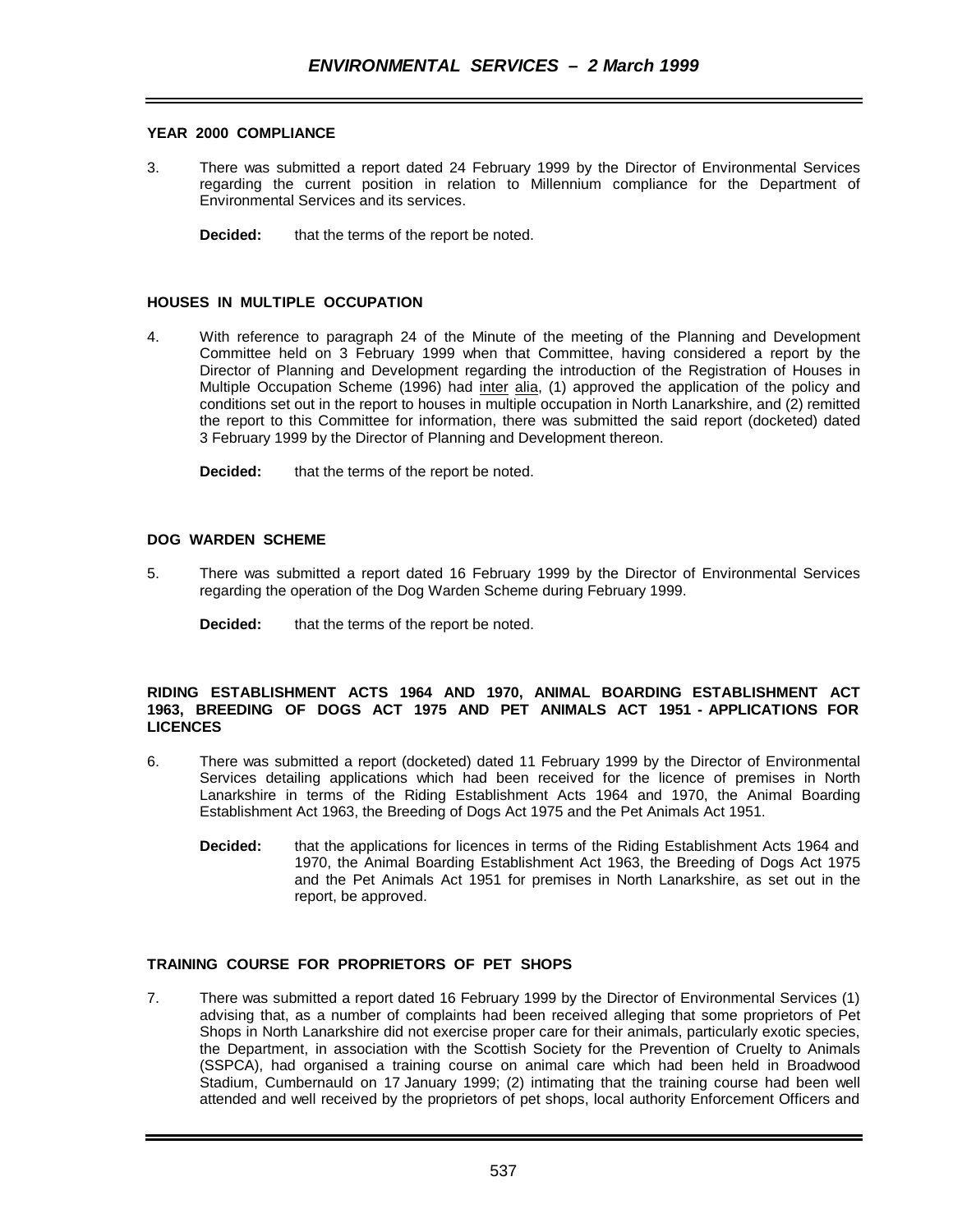guests of the SSPCA, and (3) proposing in light of the success of the training course that other similar courses be organised.

### **Decided:**

- (1) that the terms of the report be noted, and
- (2) that the Director of Environmental Services be authorised to organise further training courses for proprietors of Pet Shops to encourage proprietors to exercise proper care for their animals.

# **PETROLEUM (CONSOLIDATION) ACT 1928 - APPLICATIONS FOR LICENCES**

- 8. There was submitted a report (docketed) dated 10 February 1999 by the Director of Environmental Services containing details of the various premises which had been licensed in January 1999 for the storage of petroleum spirit/petroleum mixtures.
	- **Decided:** that the terms of the report be noted.

# **LOCAL AIR QUALITY REVIEW AND ASSESSMENT - STAGE 1 REPORT**

9. There was submitted a report (docketed) dated 9 February 1999 by the Director of Environmental Services (1) advising that local authorities were required, in terms of the Environment Act 1995, to review and assess the air quality within their respective areas; (2) setting out in the Appendix to the report this Council's Local Air Quality Review and Assessment Stage 1 Report; (3) indicating that, as the air quality within North Lanarkshire was likely to exceed the standards of the National Air Quality Strategy for Nitrogen Dioxide and Sulphur Dioxide, it would be necessary to implement a Stage 2 and possibly a Stage 3 review for those pollutants, and (4) intimating that the Council was required to issue its Local Air Quality Review and Assessment for consultation with the Secretary of State for Scotland, the Scottish Environment Protection Agency, neighbouring local authorities and other interested agencies.

#### **Decided:**

- (1) that the terms of the Local Air Quality Review and Assessment Stage 1 Report, as set out in the Appendix to the report, be noted, and
- (2) that the Director of Environmental Services be authorised to issue the Local Air Quality Review and Assessment Stage 1 Report for consultation, as described in Paragraph 2 of the report.

# **LOCAL AIR QUALITY REVIEW AND ASSESSMENT - STAGE 1 REPORT - CONSULTATIONS FROM NEIGHBOURING AUTHORITIES**

10. There was submitted a report dated 9 February 1999 by the Director of Environmental Services (1) intimating that, in accordance with the terms of the Environment Act 1995, consultations had been received from the neighbouring authorities of East Dunbartonshire, Stirling and West Lothian Councils regarding their respective Local Air Quality Review and Assessment Stage 1 Reports, and (2) recommending that no adverse comments be made in relation thereto.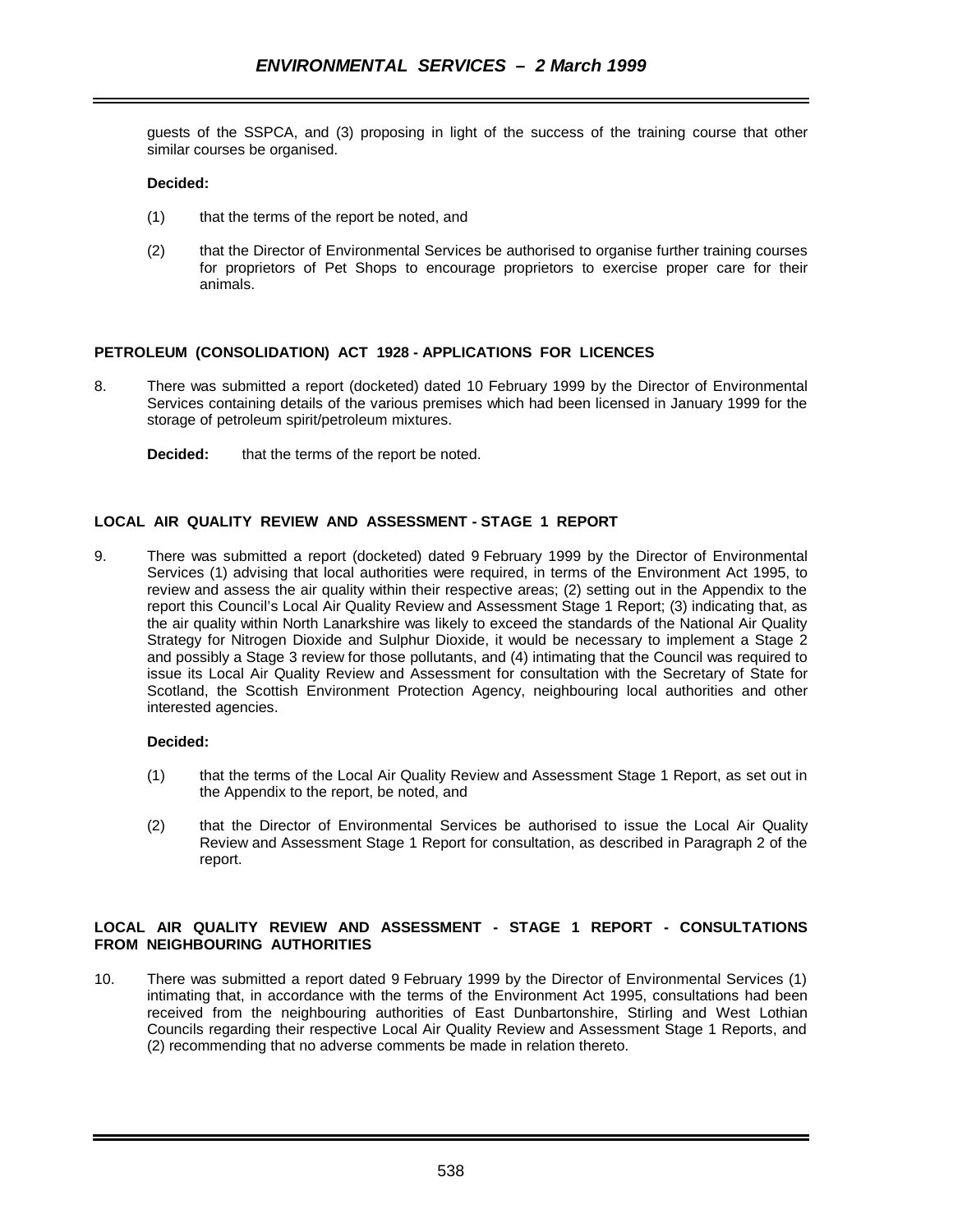### **Decided:**

- (1) that the terms of the report be noted, and
- (2) that no adverse comments be made in relation to the respective Local Air Quality Review and Assessment Stage 1 Reports of East Dunbartonshire, Stirling and West Lothian Councils.

#### **THE FOOD SAFETY (FISHERY PRODUCTS AND LIVE SHELLFISH) (HYGIENE) REGULATIONS 1998 - APPLICATION BY NORFOLK LINE LIMITED, VIEWFIELD PARK, COATBRIDGE**

- 11. There was submitted a report dated 10 February 1999 by the Director of Environmental Services (1) regarding an application by Norfolk Line Limited for approval of its premises at Unit 6, Viewfield Park, Viewfield Road, Coatbridge, for the storage and distribution of fishery products and shellfish, and (2) advising that as the premises complied with the terms of the Food Safety (Fishery Products and Live Shellfish) (Hygiene) Regulations 1998, the Company had been issued with approval number MD 027FED and that the Agriculture, Environment and Fisheries Department of the Scottish Office had been advised accordingly.
	- **Decided:** that the terms of the report be noted.

# **OUTCOME OF PROSECUTIONS IN TERMS OF FOOD SAFETY LEGISLATION**

#### **(1) IAIN METHVEN, T/A SHELL OLD INNS FILLING STATION, CUMBERNAULD**

- 12. There was submitted a report (docketed) dated 8 February 1999 by the Director of Environmental Services (1) regarding a report which had been submitted to the Procurator Fiscal's Office in respect of contraventions of the Food Safety Act 1990 and the Food Labelling Regulations 1996 by Iain Methven, t/a Shell Old Inns Filling Station, Cumbernauld, and (2) indicating that the proprietor had been fined £100 in respect of the contraventions.
	- **Decided:** that the terms of the report be noted.

# **(2) SYAM SREENIVASAN, T/A BOMBAY JOE'S, CUMBERNAULD**

- 13. There was submitted a report (docketed) dated 8 February 1999 by the Director of Environmental Services (1) detailing the outcome of legal proceedings against Syam Sreenisvasan, t/a Bombay Joe's, Cumbernauld, in respect of contraventions of the Food Safety (General Food Hygiene) Regulations 1995, and (2) indicating that the proprietor had since been sentenced to 210 hours Community Service.
	- **Decided:** that the terms of the report be noted.

# **E-COLI 0157 OUTBREAK IN CENTRAL SCOTLAND**

14. There were submitted a report dated 9 February 1999 by the Director of Environmental Services and a Report of the Outbreak Control Team (docketed) dated February 1999 entitled "Central Scotland E-Coli 0157 Outbreak in Lanarkshire" (1) detailing (a) how the outbreak was recognised; (b) the immediate measures taken; (c) the investigation carried out into the nature, extent and cause of the outbreak; (d) the further measures taken to control its spread in Lanarkshire, and (e) how the outbreak had been managed, and (2) advising that the key issues in the relevant fields had now been identified and were presented in the Report.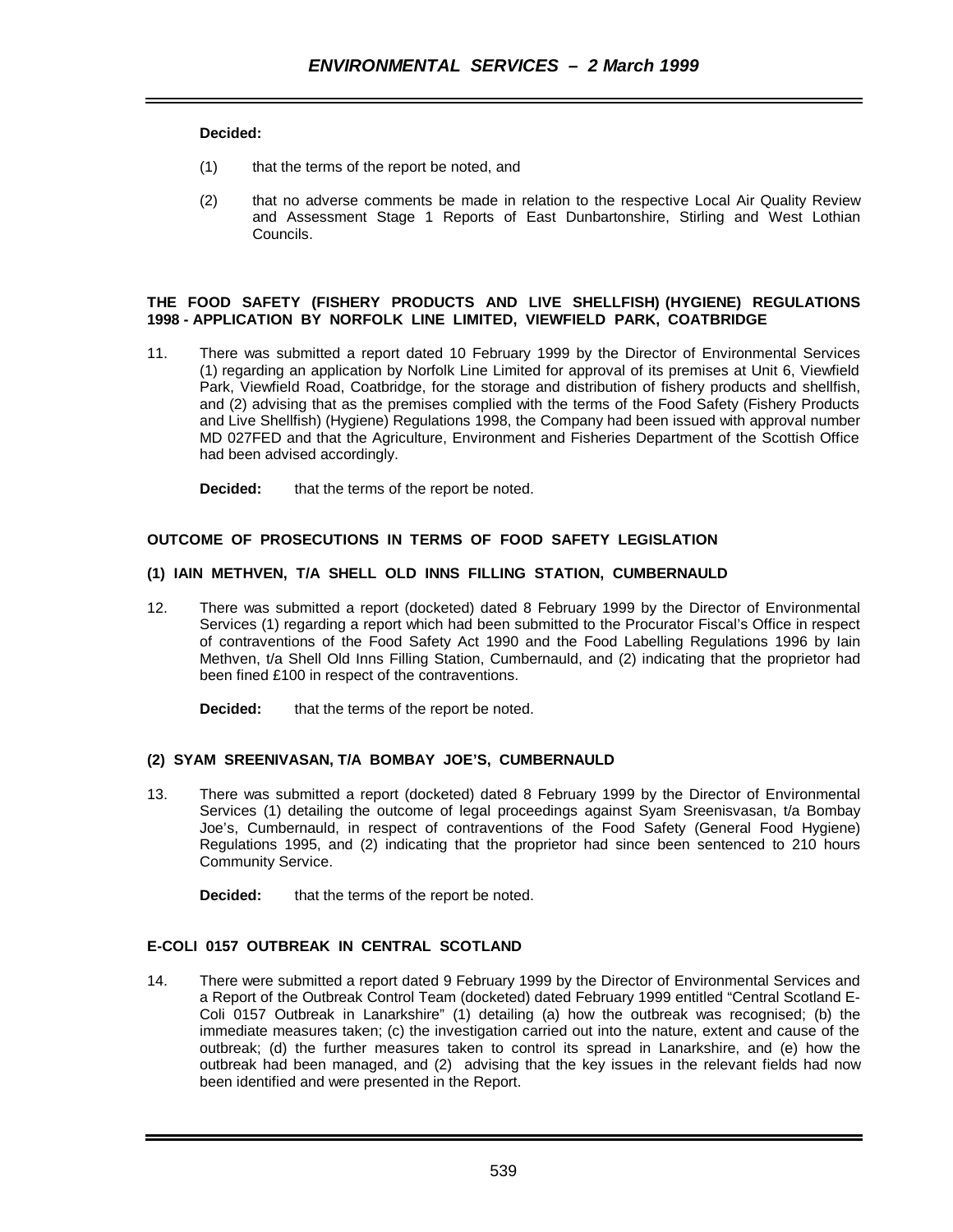**Decided:** that the terms of the Report of the Outbreak Control Team be noted.

### **SPECIAL INITIATIVES TO ENCOURAGE HAZARD ANALYSIS CRITICAL CONTROL POINT (HACCP) PREPARATION**

15. With reference to paragraph 12 of the Minute of the meeting of this Committee held on 19 January 1999 when it had been noted that additional funding from the Scottish Office would be made available to local authorities for specified food safety issues, there was submitted a report (docketed) dated 11 February 1999 by the Director of Environmental Services outlining details of two initiatives which had been implemented with a view to providing training courses and information services (1) to promote awareness amongst proprietors and employees of food premises of the importance of food safety measures and to encourage Hazard Analysis Critical Control Point (HACCP) preparation, and (2) to assist all food businesses to achieve a full HACCP.

**Decided:** that the terms of the report be noted.

# **THE RESERVOIRS ACT 1975 - REPORT TO THE SECRETARY OF STATE FOR SCOTLAND**

- 16. There was submitted a report (docketed) dated 10 February 1999 by the Director of Environmental Services (1) advising that the Council was required in terms of the Reservoirs Act 1975, to report to the Secretary of State for Scotland biennially on the safety of large raised reservoirs within North Lanarkshire, and (2) setting out in the Appendix to the report the biennial report to the Secretary of State.
	- **Decided:** that the biennial report to the Secretary of State for Scotland on large raised reservoirs within North Lanarkshire, as set out in the Appendix to the report, be noted.

# **ELECTRIC BLANKET SAFETY CHECKS**

17. With reference to paragraph 12 of the Minute of the meeting of this Committee held on 24 November 1998 when it had been noted that electric blanket safety checks had been offered to all North Lanarkshire residents as part of the Council's commitment to the National Consumer Week from 2-7 November 1998, there was submitted a report dated 8 February 1999 by the Director of Environmental Services (1) advising that due to the demand for further electric blanket safety checks, a schedule of testing, based on the requirements of the relevant British Standards, had been drawn up in association with Glasgow City Council's Calibration and Test Centre; (2) indicating that of the 60 electric blankets tested only 19% were found to be totally satisfactory, and (3) intimating that in light of the Council's Community Safety Strategy, the department would continue to carry out electric blanket safety checks.

# **RATIONALISATION OF FUEL SYSTEMS - TENDERS FROM PREFERRED SUPPLIERS**

18. With reference to paragraph 14 of the Minute of the meeting of this Committee held on 24 November 1998 when the Director of Environmental Services had been authorised to negotiate terms with JMW Systems Limited, Meggit Electronics and Petromatic Securikey Limited to ascertain the most competitive and viable package for the supply of Automated Fuel Management Systems to all Council Transport Depots in North Lanarkshire, there was submitted a report dated 16 February 1999 by the Director of Environmental Services (1) intimating that the lowest suitable and satisfactory tender was that of JMW Systems Limited, Loanhead, for option 2 in the sum of £48,842, inclusive of

**Decided:** that the terms of the report be noted.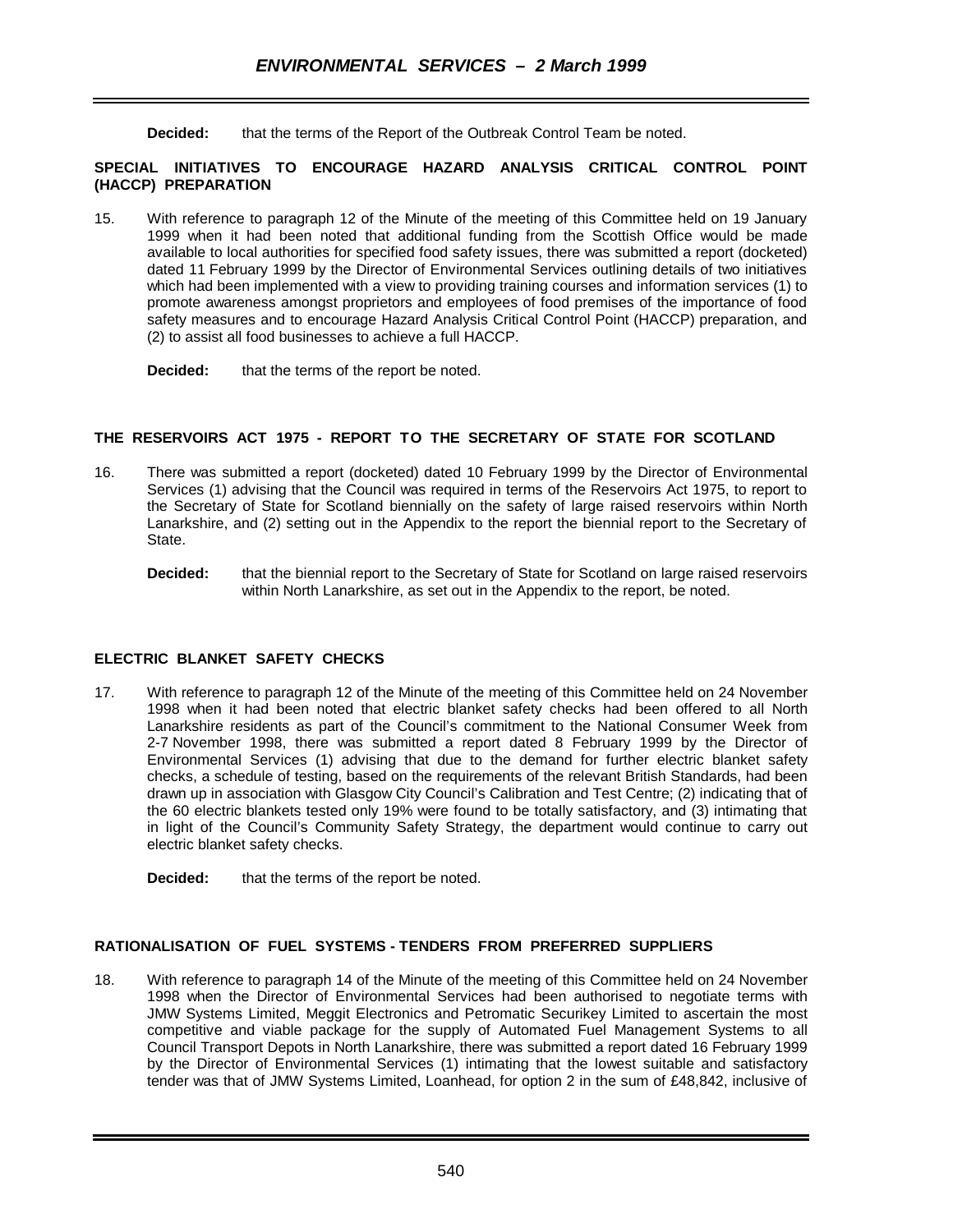maintenance fees for a five year period, and (2) advising that the Director of Administration had progressed the matter in terms of his delegated powers.

**Decided:** that the action taken by the Director of Administration in accepting the lowest suitable and satisfactory tender by JMW Systems Limited, Loanhead, for Option 2 for the supply of Automated Fuel Management Systems to all Council Transport Depots in North Lanarkshire in the sum of £48,842, inclusive of maintenance fees for a five year period, be noted.

# **SELECT LIST OF TENDERERS - SUPPLY OF CLEANING EQUIPMENT**

19. There was submitted a report dated 8 February 1999 by the Director of Environmental Services (1) advising that suppliers of cleaning equipment had been invited to submit applications for inclusion on a Select List of Tenderers for the supply of cleaning equipment, and (2) recommending that the following suppliers, be approved for inclusion on a Select List of Tenderers for a 2 year period:

Alto Cleaning Systems (UK) Limited, Cumbria Dowding and Plumber Limited, Birmingham Floorep Limited, Glasgow Nilfisk Advance Limited, Bury St. Edmunds Numatic International, Somerset Unico Limited, Falkirk Valclensa, Manchester

**Decided:** that suppliers detailed above be included on the Select List of Tenderers for the supply of cleaning equipment for a period of two years be approved.

#### **PROPOSALS TO INVITE TENDERS FOR THE PROVISION OF BURIAL SERVICE**

- 20. There was submitted a report (docketed) dated 11 February 1999 by the Director of Environmental Services (1) advising that the Council was required, in terms of the National Assistance Act 1948 and the Local Government (Scotland) Act 1973, to cause to be buried the body of any person who had died or had been found dead in North Lanarkshire where no suitable arrangements for the disposal of the body had been or were being made otherwise than by the authority, and (2) proposing that tenders be invited from local Funeral Undertakers for the provision of burial services for a period of two years.
	- **Decided:** that the Director of Environmental Services be authorised to invite tenders from local Funeral Undertakers for the provision of burial services for a period of two years, as described in the Appendix to the report.

### **HOPEPARK LANDFILL SITE AND EXTENSION, CROY - SUPPLEMENTARY MINUTE OF AGREEMENT**

21. There was submitted a report dated 16 February 1999 by the Director of Environmental Services recommending that the Council enter into a Supplementary Minute of Agreement with Viscount Whitelaw, Gartshore Estates, for the lease of an area of land as an extension to Hopepark Landfill Site, Croy, which would allow the Council occupation until the necessary requisite remedial works be carried out to the satisfaction of the Director of Planning and Development and of the Scottish Environment Protection Agency as regulator for the site.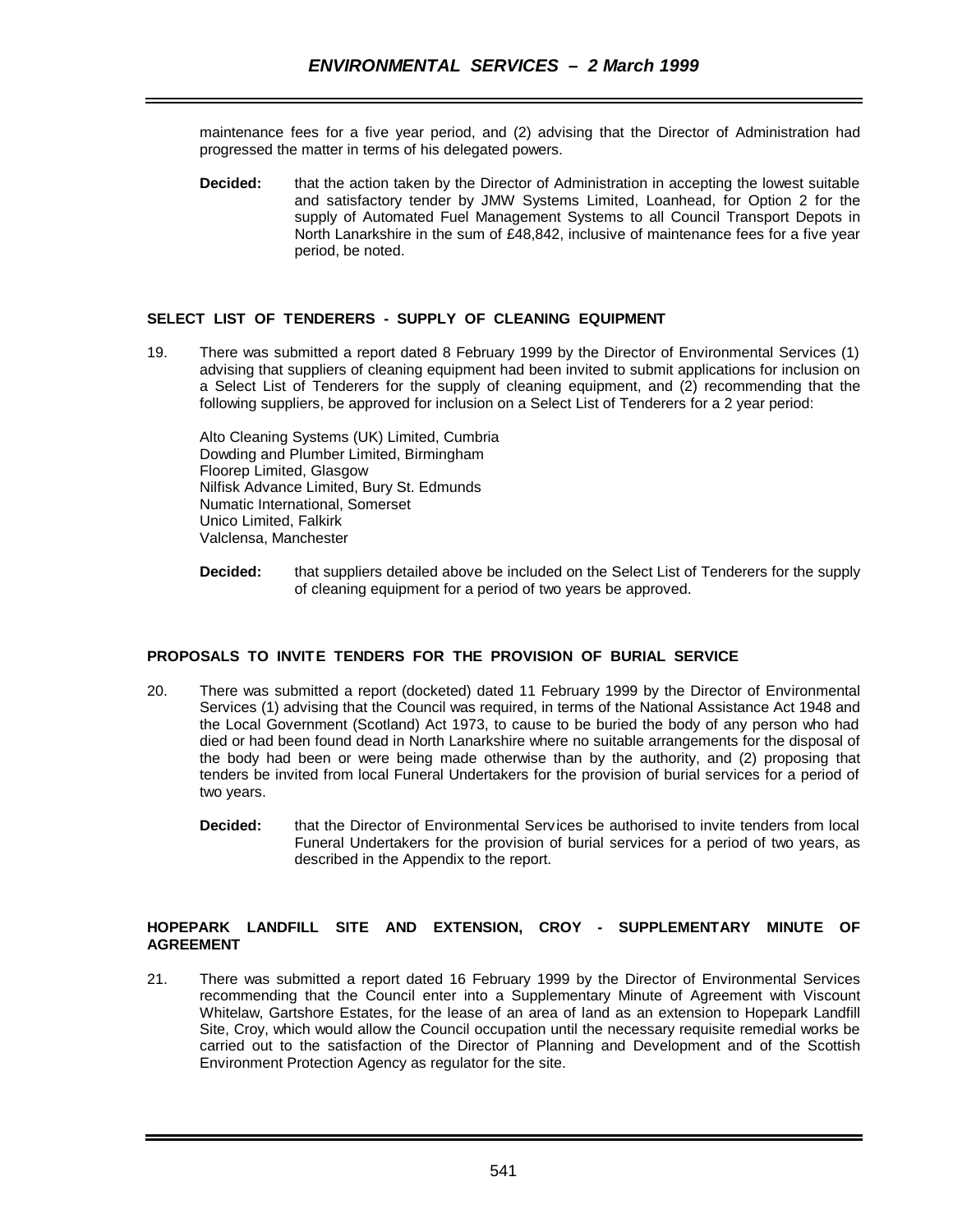**Decided:** that the Director of Environmental Services be authorised to enter into a Supplementary Minute of Agreement with Viscount Whitelaw, Gartshore Estates, for the lease of an area of land as an extension to the Hopepark Landfill Site, Croy, for the purposes of undertaking requisite site remedial works.

# **ADDITIONAL CHARGES FOR ENVIRONMENTAL SERVICES**

- 22. There was submitted a report (docketed) dated 7 February 1999 by the Director of Environmental Services detailing proposals for an increase in the charges for domestic skip hire, trade waste collections, special uplifts for businesses, contract cleaning of car parks and trading estates and waste disposal at Auchinlea and Dalmacoulter Landfill Sites.
	- **Decided:** that the report be remitted to the special meeting of the Environmental Services Committee to be held on 4 March 1999 for consideration.

# **FILLING OF VACANT ENVIRONMENTAL HEALTH OFFICER POSTS**

23. There was submitted a report dated 16 February 1999 by the Director of Environmental Services (1) advising of difficulties in recruiting trained Environmental Health Officers, and (2) proposing that (a) any vacancies still remaining after the next interview date for Environmental Health Officer appointments be filled with graduates with an appropriate degree in Environmental Health, and (b) those graduates be thereafter trained to facilitate them taking the professional REHIS examination.

# **Decided:**

- (1) that the Director of Environmental Services be authorised, in association with the Head of Personnel Services, to fill any vacancies still remaining after the next interview date for Environmental Health Officer appointments with graduates holding an appropriate degree in Environmental Health, and, thereafter, to provide the requisite training for the successful graduates to enable them to sit the REHIS examination, and
- (2) that the report be remitted to the Personnel Services Committee for consideration.

#### **CONSULTATION DOCUMENTS FROM SCOTTISH OFFICE**

#### **(1) REVIEW OF THE UK NATIONAL AIR QUALITY STRATEGY : PROPOSALS TO AMEND THE STRATEGY**

- 24. There was submitted a report (docketed) dated 5 February 1999 by the Director of Environmental Services (1) regarding a consultation document which had been published by the Department of the Environment, Transport and the Regions entitled "Review of the UK National Air Quality Strategy : Proposals to Amend the Strategy" which set out a strategy to improve the air quality of the UK by reducing the levels of 8 pollutants of most concern to public health by 2005, (2) summarising the proposed changes for each individual pollutant, and (3) advising that any comments on the document were to be forwarded to the Scottish Office.
	- **Decided:** that the Director of Administration be authorised to advise the Scottish Office that the Council supports all of the proposals set out in the document for a reduction in the level of the 8 pollutants of most concern to public health by 2005.